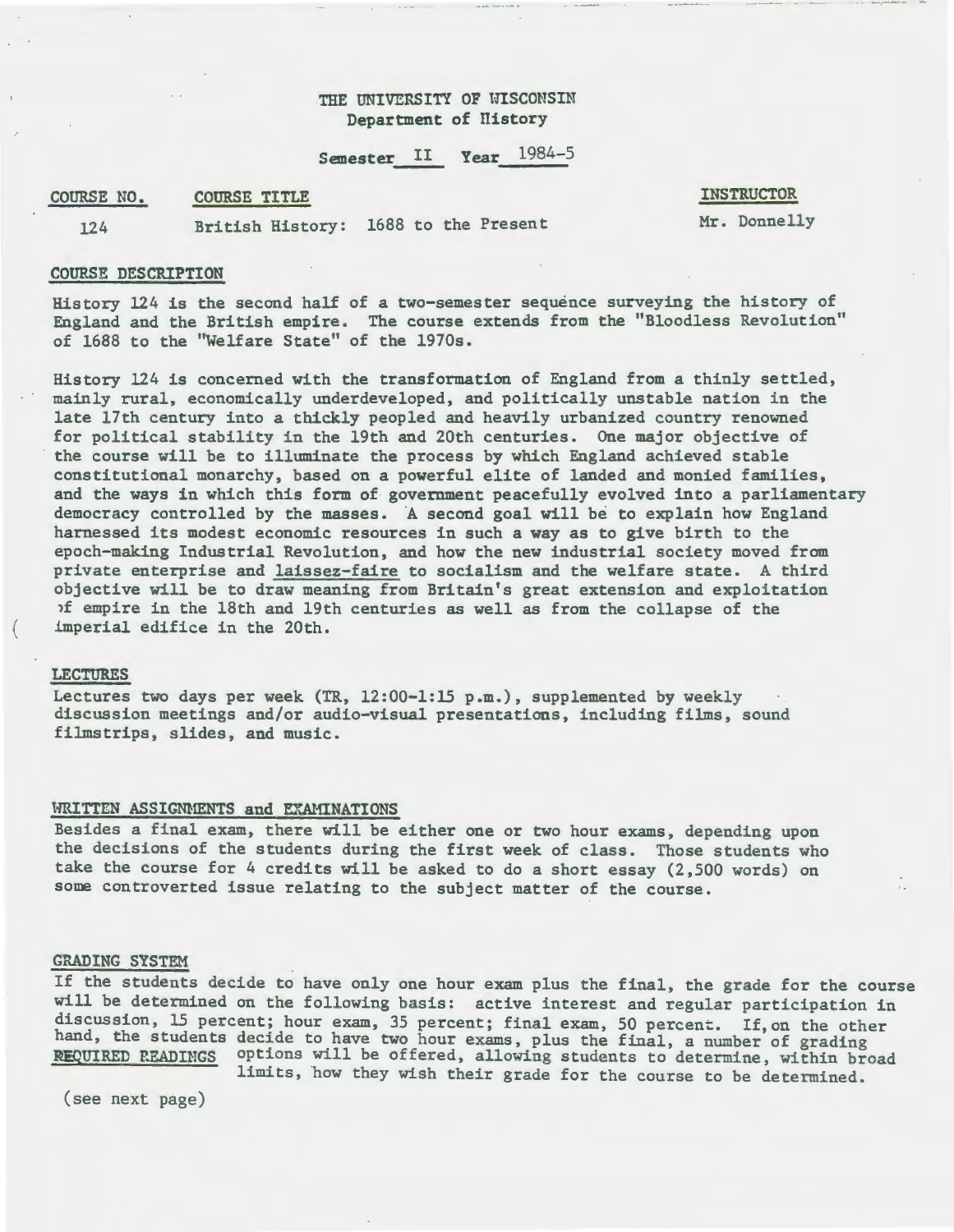Required Readings:

Briggs, Asa, Victorian People (Chicago U.P.).

Hay, Douglas, et al., Albion's Fatal Tree: Crime and Society in Eighteenth-

Century England (Pantheon Books).

Hobsbawm, E.J., Industry and Empire. Pelican Economic History of England,

Vol. 3 (Penguin Books).

Porter, Bernard, The Lion's Share (Longman).

Trevelyan, G.M., The English Revolution, 1688-1689 (Oxford U.P.).

Webb, R.K., Modern England, 2nd ed. (Harper and Row).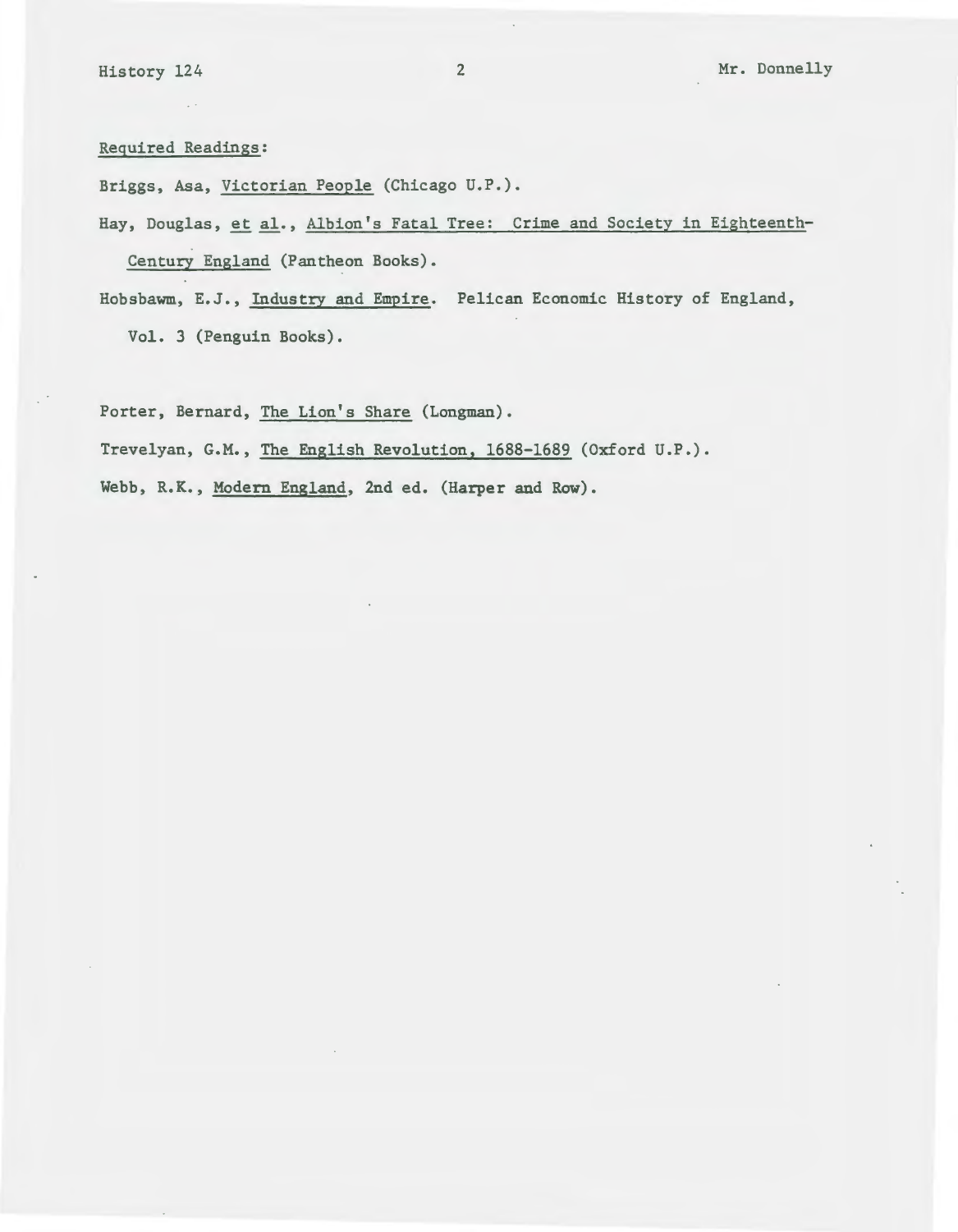$\epsilon$ 

 $\mathcal{L}^{(1)}$ 

 $\sim$ 

 $\sim$ 

 $\label{eq:2} \frac{1}{\sqrt{2}}\left(\frac{1}{\sqrt{2}}\right)^{2} \left(\frac{1}{\sqrt{2}}\right)^{2} \left(\frac{1}{\sqrt{2}}\right)^{2} \left(\frac{1}{\sqrt{2}}\right)^{2} \left(\frac{1}{\sqrt{2}}\right)^{2} \left(\frac{1}{\sqrt{2}}\right)^{2} \left(\frac{1}{\sqrt{2}}\right)^{2} \left(\frac{1}{\sqrt{2}}\right)^{2} \left(\frac{1}{\sqrt{2}}\right)^{2} \left(\frac{1}{\sqrt{2}}\right)^{2} \left(\frac{1}{\sqrt{2}}\right)^{2} \left(\frac{$ 

History 124 3 Mr. Donnelly

 $\hat{\mathcal{L}}$ 

GENERAL COURSE OUTLINE

| Week          | Topic |                                                                   |
|---------------|-------|-------------------------------------------------------------------|
| $1/21 - 1/25$ |       | 1. Crown and Parliament under the Later Stuarts,<br>$1660 - 88.$  |
| $1/28 - 2/1$  | $2 -$ | The Bloodless Revolution: Defended and Confirmed,<br>1688-1714.   |
| $2/4 - 2/8$   | 3.    | Early Eighteenth-Century England, 1714-42.                        |
| $2/11 - 2/15$ | 4.    | Scotland, Ireland, and the Empire.                                |
| $2/18 - 2/22$ | 5.    | The New Religion and the New Politics, 1770-89.                   |
| $2/25 - 3/1$  | 6.    | The Economic Revolution, 1780-1840.                               |
| $3/4 - 3/8$   | 7.    | Britain and the French Revolution, 1789-1815.                     |
| $3/11 - 3/15$ | 8.    | The Growth of Liberalism and the Triumph of<br>Reform, 1815-47.   |
| $3/25 - 3/29$ | 9.    | Social Discord and Liberal Consensus, 1830-67.                    |
| $4/1 - 4/5$   | 10.   | The Claims of Democracy and Nationality, 1867-1900.               |
| $4/8 - 4/12$  | 11.   | Imperialism, 1870-1914.                                           |
| $4/15 - 4/19$ | 12.   | Social Reform, 1870-1914.                                         |
| $4/22 - 4/26$ | 13.   | Britain and World War I.                                          |
| $4/29 - 5/3$  | 14.   | The Interwar Years, 1918-39.                                      |
| $5/6 - 5/10$  | 15.   | Great Challenges: War, Socialism, and Prosperity,<br>$1940 - 67.$ |

 $\sim$